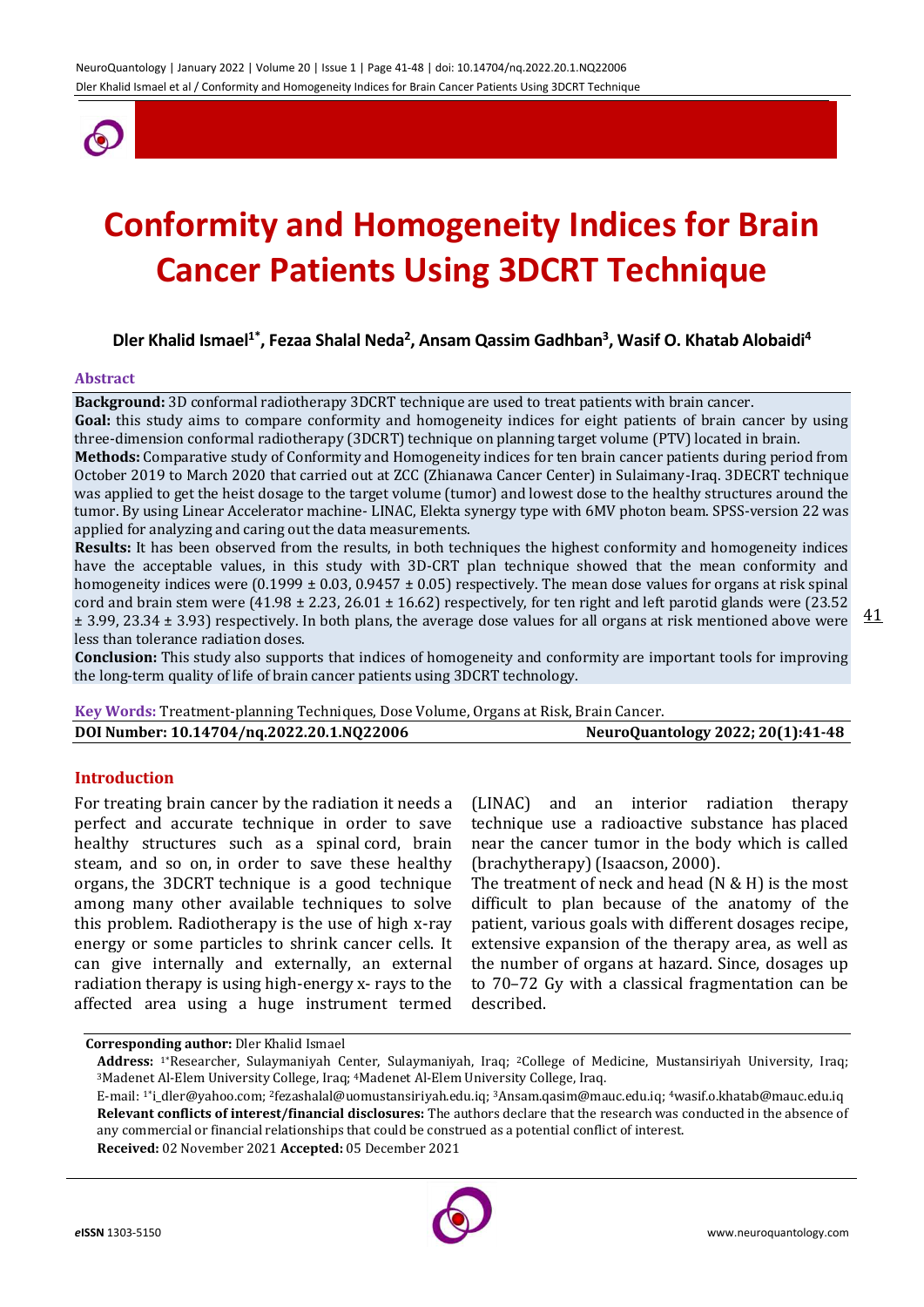To control difficulties of planning, very much developed techniques such as intensity-modified radiotherapy (IMRT), or volumetric Modulated Arc Therapy (VMAT) have been developed, that get a lot greater product than (3DCRT) three dimension conformal radiation therapy, exactly in the spare of the healthy tissues. (Herrassi, 2013). Therefore, these technologies cannot be applied globally, as a result of unavailability of suitable apparatus, or sick person case; the 3DCRT technique is still widely used for the treatment of H&N cancers, despite its obvious limitations when compared to highly modified techniques. Some more advanced 3DCRT handling design techniques have been progressing to get better the dosage divide to designing goal volumes and OARs, such as, Bellinzona, Forward-Planned Multi-segments (FPMS), and field-in-field (FIF) technique etc.

Intensity-modulated radiotherapy (IMRT) is a technique of high- accuracy radiotherapy that uses computer- planned linear accelerator to transport eradiation dosage to tumor or specified areas in the tumors. IMRT allows the eradiation dosage to adjust more precisely to the three-dimensional form of the swelling by modify concentration of the radiation beam in multiplied tiny dimension. (India, 2006).

Three-dimensional conformal irradiation therapy, include producing a 3D computer images and deliver very focus irradiation to swelling whilst plain near healthy tissue. 3D-CRT is a form of extrinsic beam radiotherapy (EBRT), who is the generality concerted kind of irradiation treatment planning. The procedure of radiation therapy begins with scanning of the patient's body, delineating areas of expecting to exist tumor, construction the handling plans and collecting and dispatch commonalty the information to the tool out of an investigation system; mosaiq. An important portion of this series, which is formed in the handling plan system. This method is able to produce 3DCRT & VIMAT…. Etc. treatment scheme. Until everything processes of these two ways looks like in a design plan and difference in technique. (Bakiu, 2013).

Traditional 3D treating plan is manually optimum, this means that the physician selects whole packet data, such as beam directions, numbering of packets, shape of multi-leaf collimators, using wedges or not, weightiness etc., and the computer calculates distribution of the resulting dose.

The 3DCRT technique has been revised to use MLC originally proposed. It consists of 5 – 10 fields depend on form and site of the tumor inside the body of patient. The rearward domain can be divided in two separate areas in the case of the spinal cord, brain steam, or parotid glands can't be perfectly protected due to the restriction of the leaving distances of MLC leaves. In the main paper, a dosage of 50 GY was specific to the PTV at the ICRU point. (Teoh, 2011).

For treating the neck and head cancers by an irradiation, it needs an ideal and accurate mechanism in order to split organs at risk in this area, in order to save healthy organs such as parotid glands IMRT technique is very important technique to solve this problem.

## *Simulation*

It is a procedure that explains the field of radiotherapy and is marked outside your skin. The simulator is a great-cavity of computed tomography (CT) scanner that is used to define the location of tumor inside the body. Pictures are then sent to the treatment planning room wherever the doctors contour the tumor and organs at risk nearby the tumor in order the beams will arrange according of this contouring and make a custom plan. Hence it is up to the appointed sponsor to make placement as easy as possible while making sure that treatment can be provided consistently at every appointment. Patients come in all shape and size of tumors, patient measurements must be obtained. (Yun, 2012).

Treatment plan factors are recorded and all ranking entries are validated to ensure that treatment history is complete. This is an important portion of the planning procedure. The CT scan itself is not used as a diagnostic examination but instead to determine the shape of your body and see its structures. The treatment planner can then set the type of packet, numbers & the direction of beams to make a plan using a computer system.

## *Qualitative Plan Evaluation*

Quality assurance in radiation therapy is all procedures that ensure the accuracy of the medical prescription, and safe fulfillment of that prescription, and the dose to the target volume, together with minimal doses to normal tissue nearby the tumor, minimal exposure of personnel and adequate patient monitor aimed at determining the result of the treatment, also it must be stressed that quality assurance in radiotherapy is concerned with all aspects of the radiotherapy

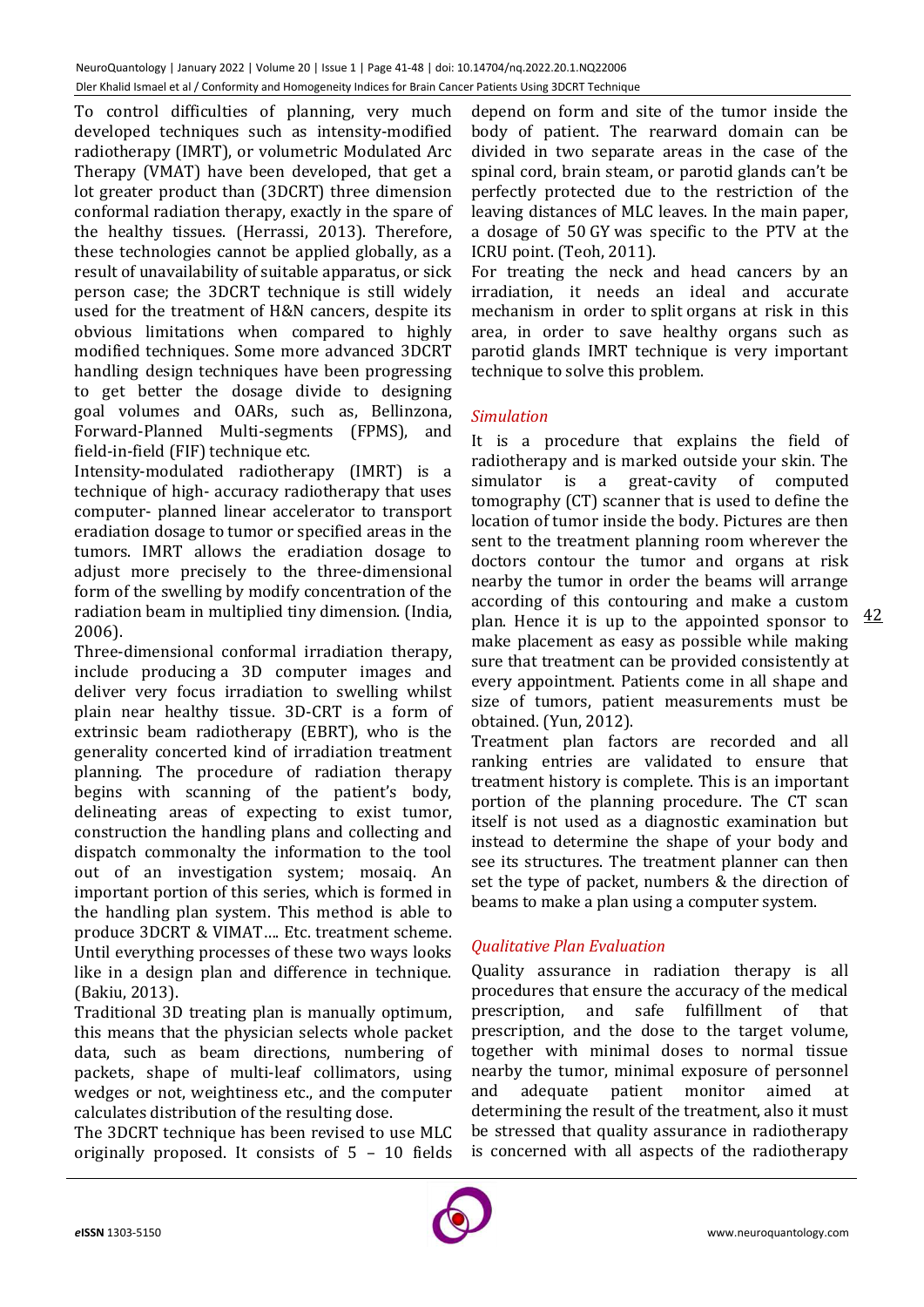process and should involve all groups of staff's cancer center, since quality activities are interdependent. (Saw, 2008).

All radiation therapy involves a risk since even a small error in the treatment planning, delivery, or great amount of radiation energy can lead to series consequences. This is because the human anatomy is a complex organism and tumors are mostly located in close of sensitive normal tissues and critical organs. For this reason, modern technologies that allow us to treat, and cure patients with minimal adverse effects are very important. Unfortunately, the newer techniques are highly complex, thus increasing the potential for error.

All modern radiotherapy techniques are heavily reliant not only on a technology, but on the input from human experts: the radiation oncologist must locate and contour the target volume area as accurately, then the medical physicist needs to design an optimal treatment plan which deliver the required radiation dose while sparing healthy organ; finally, the technicians must make sure that the patient is correctly positioned before treatment begins. (Malicki, 2012).

## *Comparative Evaluation of Treatment Plans*

The plans with 3DCRT are done in two phases for head or brain. In the first phase, the plan is a simple which consists of two lateral beams each beam has the energy 6 MV and in the second phase it is created a plan with three beams, two lateral beams and one vertex beam again with energy 6 MV. The second plan uses in more time since decreasing the dose energy to the healthy organs surrounding the tumor cells in such a way to protect better the organs at risk. The beams are conformed with the help of MLC to the treatment planning volume PTV. It has to be mention that in both plans the PTV is delineated and the isocenter putted in the center of the PTV in order to pass all beams among the tumor and to limit the dose energy to the organs at risk. When the plans are finished, they are compared, for both methods, first according to dose-volume histogram and then according to time-consuming for quality control procedures. The checks for the position of the patients, so the giving of the right dose to the right part of the body.

## **Theory**

This study was conducted at ZCC Cancer Center in Sulaymaniyah between October 2019 and March 2020.

Ten patients with brain cancer were chosen for this study, ELEKTA linear accelerator a collimator of 80 leaves was used as shown in the fig. (1). 3D-DRT was used all measurements. The organ at risk spinal cord, brain steam, parotid glands, cochlea, etc. for all patients was contoured by CT images. And then for each patient, treatment plans were generated using the superposition algorithm of XIO planning system and 6MV photon beams of radiation energy was used.

The prescription dosage was 50 Gy, to a reference point in the PTV, which could fulfill most recommendations of ICRU organization in radiotherapy. Note that for all patients only one phase of treatment calculated which (50 Gy) is. Reference point was selected in the center of PTV area with low dose gradient. Other doses points in PTV were usually added in order to check the homogeneity of doses. The main goal planning was to minimize the energy doses to the OAR's and maximum dose to the target volume (tumor).



**Figure 1.** Linear Accelerator (LINAC)

## *1. The General Strategies to Treat the Ten Brain Cancer Patients*

All patients were treated at the (ZCC) cancer center. Treatment consisted of the following planning process.

- Assessing the case of the patient before taking radiation.
- Diagnosing the type of cancer (malignant or benign), also the location and the size of the tumor.
- Deter mining the type of cancer stages (first, second, third or fourth) stage.
- Delineation organs at risk (spinal cord, brain steam, etc.)
- C.T. scanner simulation, contouring tumor cell and organs at risk, prescribing dose and number of fraction doses per day.

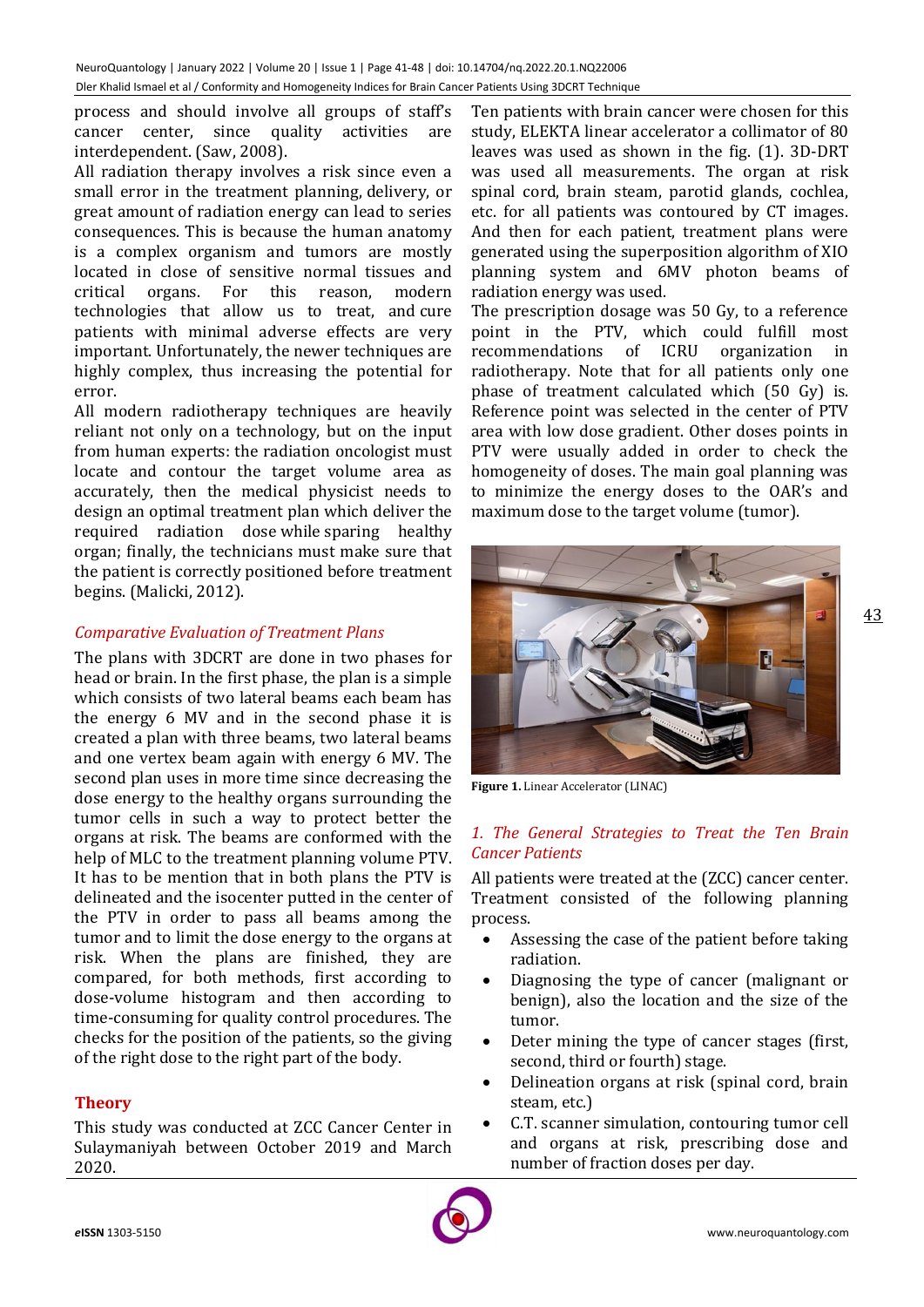- Treatment planning process (3D-CRT) technique.
- The procedure of the Quality Assurance process.
- Delivery of the radiation doses in the treatment room.
- Following up the patient during the treatment.

In 3D-CRT, the tumor and all organs are viewed in three dimensions and radiation is delivered using irregular beams with uniform intensity according to the shape of the tumor from different directions, and the radiated volume corresponds to the shape of the tumor. This compatibility increases the ability to safely deliver higher doses to the tumor, and reduce radiation exposure to surrounding healthy tissue.

## *2. Types of Treatment Planning*

**First plan:** is two lateral beams in the left and right side of head, this plan depends on collimator and gantry angels to apply a beam of radiation on brain, the amount of these angles depend on the location and size of the tumor in the brain, so the gantry and collimator angles for each patient are difference.



**Figure 2.** The schematic illustration of first planning

Not that it is not condition for the first plan to use full beam of radiation, in some time half beams will be used also, and this plan approximately consider (25 to 35)% of brain cancer patients and mostly uses for (palliative cases).

**Second plan:** it consists mainly of three beams right and left lateral breams a one vertex beam, the third beam is very important to brain cancer treatment planning since it reduces the radiation energy to the normal tissues surrounding the tumor cell and increase the radiation energy to the tumor which is the main goal of each treatment planning. However, the amount of collimator a gantry angles depends on the location and the size of the tumor in, also in most time half beam uses in this type planning Figure (3). In most treatment

planning of brain cancer radiotherapy is applying the second type of brain treatment planning especially in (cure treatment cases).



**Figure 3.** The schematic illustration of second planning

In 3DCRT technique, Elekta's XiO computer program has great ability to provide a powerful radiotherapy planning system. XiO is a perfect system For accurate planning and fluent workflow and can meet the expectations of Elekta treatment planning, Such as easy integration, advanced dosing calculations, high degree of flexibility, automation tools, etc. XiO has a variety of workflow tools for planning with the ability to select fonts, virtualization, fusion, and revision.

For PTV, the average dose D95%, D98%, and D2% were taken into account, while, for the OAR oar, the maximum point dose and the median dose for several organs of the brain, spinal cord and brain vapor were taken.

Treatment regimens use MLCs not only to shape the radiotherapy area so that it perfectly matches the shape of the tumor, but also to adjust the intensity of the radiation beam during each treatment.

## *Statistical Analysis*

Data analysis was carried out using the statistical package available from SPSS-22 (Statistical Packages for the Social Sciences-Version 22). It is presented in simple measures of frequency, percentage, mean, standard deviation, and range (minimum and maximum values).

The significance of the variance for the different means (quantitative data) was tested with a paired t-test for variance in paired observations (or two dependent means). Statistical significance was considered when the P-value was equal to or less than 0.05.



44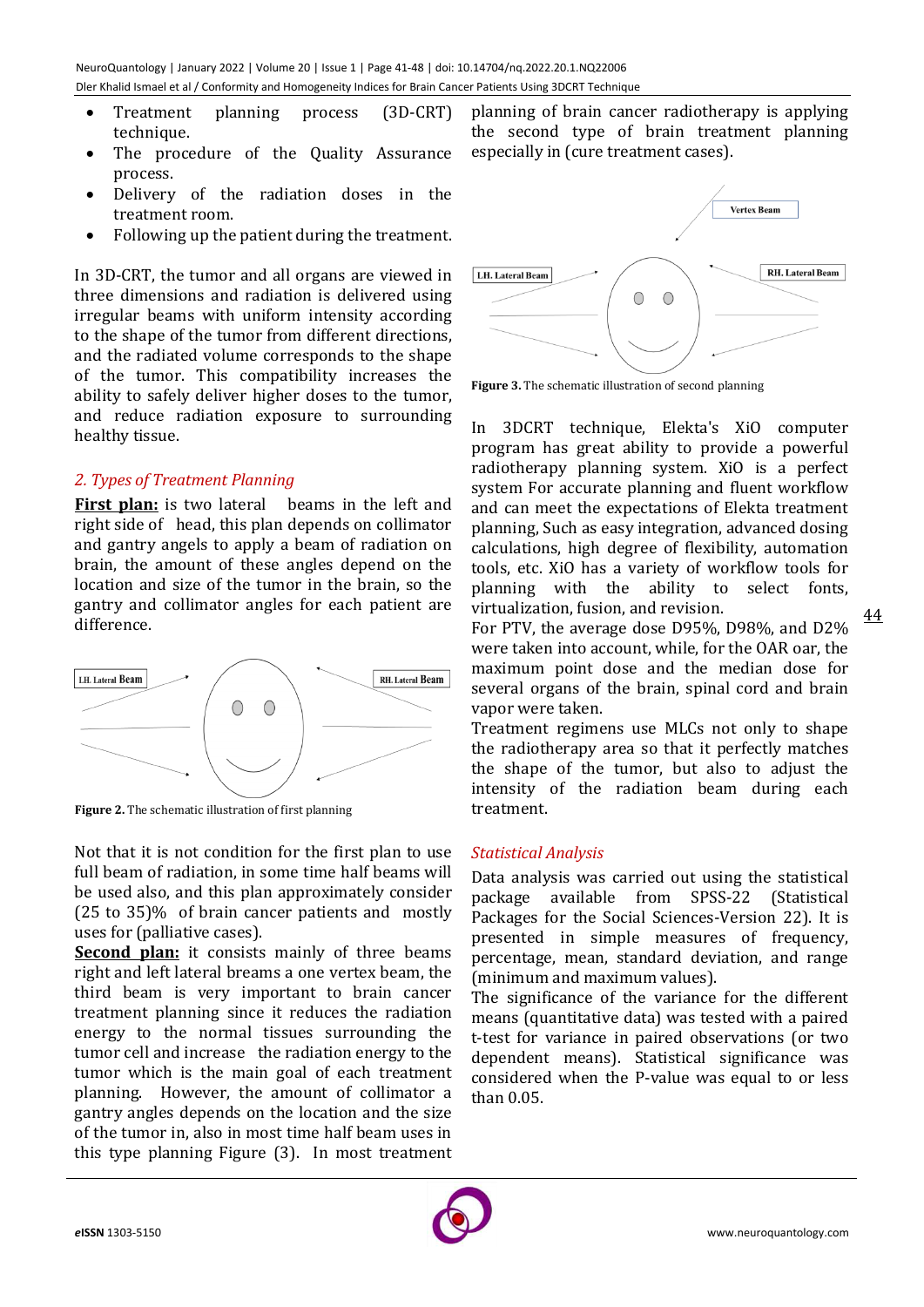

**Figure 4.** The structure of side head anatomy

Cancers extend through 4 major ways as follows:

- i. Direct extension from its primary site to proximate regions.
- ii. Extension via lymphatic channels to lymph nodes.
- iii. extend along nerves (neural extension) to other regions of head and neck, and
- iv. Extension via blood vessels to distant areas of the body. The second phenomenon is more common in head-and-neck cancer.

In the case of cancer, some special cells of the body reproduced out of control. Head-and-Neck cancers begin in various places of head and throat, and differ from brain and eye cancers. The term "headand-neck cancer" refers to various malignant tumors that infect sinuses, throat, mouth, larynx, and nose of patients. Head-and-neck cancers are further classified by the initial region of infection. In order to gain the highest cure probability, development of conformal treatment plans with the ability to deliver high doses to the target volume while sparing of healthy tissue are essential. In the case of head-and-neck cancer, there are several healthy structures or organs-at-risk (OARs) close to the disease sites, which complex the treatment process.

Conformal radiotherapy refers to modalities (techniques) which radiation beams are "shaped" to cover the tumor volume plus sparing the surrounding tissues nearby the target volume. We present here a brief overview of the different types of conformal radiation therapy modalities to fulfill the objective of this research which is comparing the radiotherapy treatment plans between this two above techniques and its effect on organs at risk (OARs) in patients with head and neck cancer, also to compare the clinical outcomes of both plans in terms of dosimeter optimization and sparing organs at risk near the target volume (PTV). (Taylor, 2004).

#### **Results**

According of ICRU protocol the dose distribution requires a minimum dose of 95% and minimum dose of (105 -107)% of the dosage prescription in to the (PTV) target volume. Most of the target volumes (PTV) of this ten patients close to brain steam a spinal cord in some cases close to parotid glands, (more than 90%) are close to the spinal cord or parotid glands, so a minimum dose of the prescribed dose (95%) in to the target volume is difficult to achieve. However, the minimum dose radiation is (88%) and the mean dose is (100.02%) as shown in the table (1) below.

Table (1). Doses into PTV D<sub>min</sub>, D<sub>max</sub>, and D<sub>mean</sub>

| <b>Patients</b> | $D_{\min}$<br>$(98\%)$ | $D_{\text{max}}(2\%)$ | $D_{mean}$<br>(50%) |    |
|-----------------|------------------------|-----------------------|---------------------|----|
| $\mathbf{1}$    | 4310                   | 5390                  | 5031                | 45 |
| $\mathbf 2$     | 4515                   | 5355                  | 5128                |    |
| 3               | 4289                   | 5387                  | 5060                |    |
| 4               | 4532                   | 5827                  | 5277                |    |
| 5               | 4189                   | 5323                  | 5017                |    |
| 6               | 4480                   | 5365                  | 5058                |    |
| 7               | 4510                   | 5280                  | 5066                |    |
| 8               | 4390                   | 5413                  | 5286                |    |
| 9               | 4390                   | 5312                  | 5074                |    |
| 10              | 4365                   | 5410                  | 5065                |    |

The minimum doses of ten patients are illustrated bellow the fig.(5). One patient has taken lower value of dose radiation (4189 cGy). The 55% of the minimum dose is less than 90 %. One of the interests of the minimum dose is to reduce the exposure dose to the healthy tissues nearby the tumor.



**Figure 5.** Minimum dose (98%)

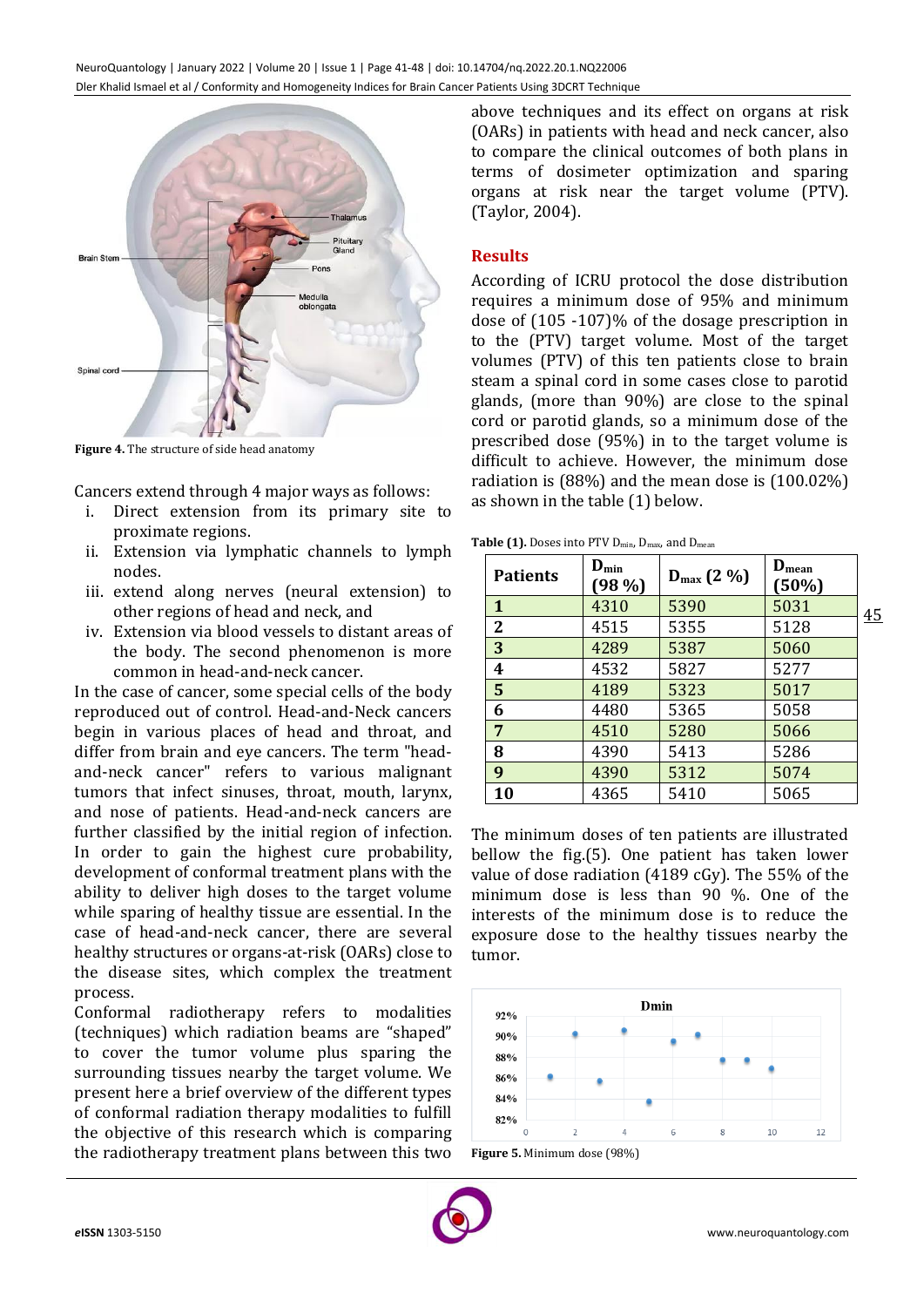As shown in fig.(6) below nine cases where the maximum dosage radiation pass 107%, but is lower than 109 % and located in target volume (PTV). Maximum doses value is very important for series organs such as spinal cord and brain steam since the tolerance doses of radiation energy for this type of organs maximum dose take in to account.



Conformity and Homogeneity indices are an important quantitative tool for assessing the dose homogeneity and conformity of treatment plan in radiotherapy procedures. By these two tools the doctors or physicians be sure while the treatment plan is acceptable or not. Accordingto radiotherapy oncology group (RTOG) conformity index suggested in 1993 and it is considered a good quantitative tool for checking the plan quality of treatment planning process, and has been explained in ICRU (international commission and radiation units) explained by this equation:

#### $CI (RTOG) = VRI / TV$

Where, the VRI is the volume reference dose, and TV is the target dose volume (PTV). In RTOG guideline defined the range of conformity index as follows:



**Figure 7.** Conformity Index (%)

Homogeneity index is a simple quantitative tool to analyze and quantifying dose homogeneity in the target volume (PTV). It can be used to estimate the dose distributions of radiation energy in each point in the target volume or to know while each point in the target volume (PTV) take approximately the same amount of radiation energy. A more descriptive formula is:

$$
HI = D_2 - D_{98} / D_p
$$

Where  $D_2$  = minimum dosage to 2%.  $D_{98}$  = minimum dosage and  $D_p$  = prescribed dosage.



**Figure 8.** Homogeneity Index (%)

#### **Discussion**

If the value of conformity is equal to 1, it means the value is ideal or perfect and in the same time the treatment planning quality is ideal and acceptable, if the CI value is less than 1, this means the regret volume (PTV) is partially irradiated, it is not good treatment plan because two things, first the coverage of the target volume is less than legal percentage (95% - 107%) and there is cold spot during the treatment planning process, this is clinically unacceptable.

If the conformity index value is greater than 1, this means that the volume irradiation is greater than the target volume (PTV) and organs at risk nearby the target volume are included, this is not acceptable clinically also, since this healthy tissues close to tumor take radiation doses more than its tolerance dose, so doctors or physicians never accept this type of plan. (Petrova, 2017).

Note that the value of CI in range of 1 to 2 acceptable in most of radiotherapy cancer centers in condition not be more than 2, and the value of CI less than 1 is accepted in condition not be less than (0.80).

In the results Fig. (7) presented below, it can be seen that in one case the conformity value is greater than 1 by (1.05), and most of the cases are (0.95) except in one case it is value is (0.85). In this two case the value of the CI difference because of the location of tumor or target volume may some



46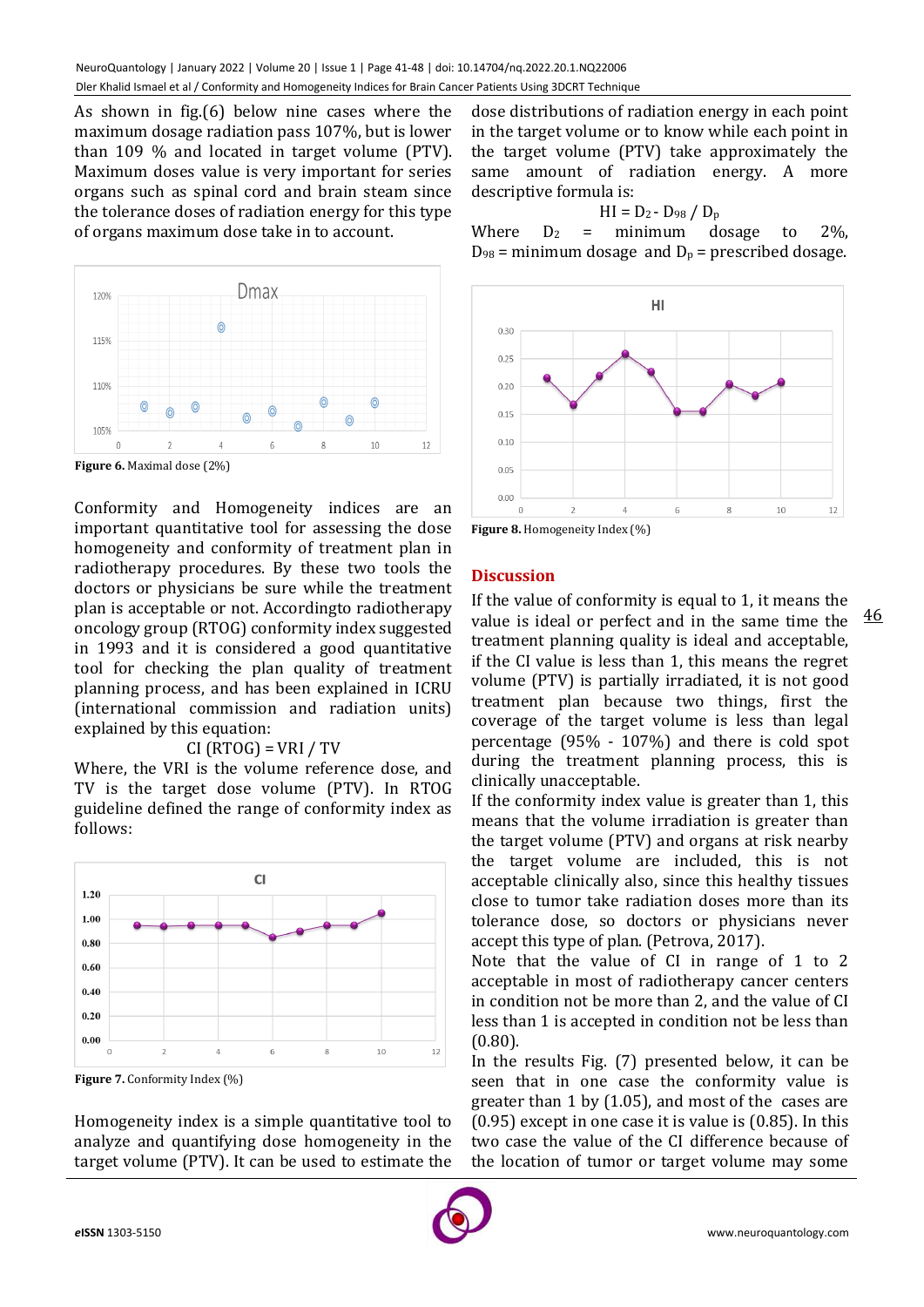sensitive organs close to the tumor and the treatment plan may be difficult so the conformity of the target volume is not been perfect and the healthy tissue nearby the target volume either take more radiation dose or less radiation energy that its tolerance dose.

Note that in if the conformity index value is very lower than its ideal value such as in our case (0.85) this means that the shape of the target volume is not more suitable for the shape of the target volume inside the patient's body, this treatment planning cases medically accepted in rare states.

The values of both D 98% and D 2% for target volume (PTV) were obtained from DVH (dose volume histogram). A low value of HI indicates a better quality plan and more regular distribution of doses in PTV that can be achieved in the target.

The effect of receiving doses by organs at risk like the spinal cord, brain steam, and the parotid glands has consisted with the planning technique. The major aims of these organs at risk above were to achieve a lower radiation dose value than their tolerance doses; (tolerance dose for spinal cord and brain steam are less than 48 Gy and 54 Gy respectively and for parotid glands are less than 26 Gy as proposed by RTOG (radiation therapy oncology group).(5)

For the estimated ten patients, the plans indicate that OAR values were below established dose limits except in one patient where the doe value of right and left parotid glands a little above tolerance dose  $(29.65$  and  $29.70)$  Gys as shown in the table  $(1)$ below.

The mean and standard deviation of both HI and CI were  $(0.1999 \pm 0.03, 0.9457 \pm 0.05)$  respectively. The conformity value is clinically acceptable and it's close to ideal value 1 according of RTOG, and homogeneity index mean value also acceptable since its value near the RTOG value which is equal to zero. Standard deviation of all ten patients is good and the values of CI and HI were statistically acceptable.

| cases                     | Dmin  | <b>Dmax</b> | HI     | <b>CI</b> | Cord  | <b>Brainstem</b> | Rt parotid | Lt parotid |    |
|---------------------------|-------|-------------|--------|-----------|-------|------------------|------------|------------|----|
| 1                         | 43.10 | 53.90       | 0.2160 | 0.9510    | 39.88 | 41.25            | 18.76      | 21         |    |
| $\mathbf{2}$              | 45.15 | 53.55       | 0.1680 | 0.9450    | 37.49 | 22.36            | 20.13      | 22.39      | 47 |
| 3                         | 42.89 | 53.87       | 0.2196 | 0.9509    | 42.39 | 45.96            | 29.65      | 29.7       |    |
| 4                         | 45.32 | 58.27       | 0.2590 | 0.9500    | 43.75 | 36.5             | 24.21      | 24.9       |    |
| $5\phantom{1}$            | 41.89 | 53.23       | 0.2268 | 0.9510    | 41.46 | 3.3              | 20.63      | 24.92      |    |
| 6                         | 45.84 | 53.65       | 0.1562 | 0.8541    | 43.92 | 26.87            | 26.56      | 26.59      |    |
| 7                         | 45.10 | 52.89       | 0.1558 | 0.9025    | 43.01 | 5.04             | 18.47      | 17.08      |    |
| 8                         | 43.90 | 54.13       | 0.2046 | 0.9499    | 42.48 | 30.15            | 22.84      | 17.72      |    |
| 9                         | 43.90 | 53.12       | 0.1844 | 0.9505    | 44.99 | 43.72            | 25.7       | 25.74      |    |
| 10                        | 43.65 | 54.10       | 0.2090 | 1.0518    | 40.45 | 4.91             | 28.28      | 23.34      |    |
| <b>Mean value</b>         | 44.07 | 54.07       | 0.1999 | 0.9457    | 41.98 | 26.01            | 23.52      | 23.34      |    |
| <b>Standard Deviation</b> | 1.26  | 1.53        | 0.03   | 0.05      | 2.23  | 16.62            | 3.99       | 3.93       |    |

**Table 1.** Minimum dose, Maximum dose, Organs at risk, Conformity and Homogeneity indices for ten patients

## **Conclusion**

We can see that from the results: CI and HI of ten brain cancer patients who worked in this paper within the framework of RTOG recommendations; the best value of this two indices was (1.0518 and 0.1558) respectively, in the case of the best target volume (PTV) coverage. It can be concluded that the matching and homogeneity indices are necessary tools to assess the adequacy of a treatment plan, but not a sufficient factor to optimally evaluate a radiotherapy plan. To be able to evaluate and estimation acceptance of some treatment plan methods into daily practice, further experience and data as max., min, and average dose values for required size, In addition to covering healthy organ tissues should be taken into account. For other assessment tools (DVH, isodose assay etc).

## **References**

- Bakiu E, Telhaj E, Kozma E, Ruçi F, Malkaj P. Comparison of 3D CRT and IMRT tratment plans. *Acta Informatica Medica* 2013: 21(3).
- Herrassi MY, Bentayeb F, Malisan MR. Comparative study of four advanced 3d-conformal radiation therapy treatment planning techniques for head and neck cancer. *Journal of Medical Physics/Association of Medical Physicists of India* 2013; 38(2): 98-105.
- Wolden SL, Chen WC, Pfister DG, Kraus DH, Berry SL, Zelefsky MJ. Intensity-modulated radiation therapy (IMRT) for nasopharynx cancer: update of the Memorial Sloan-